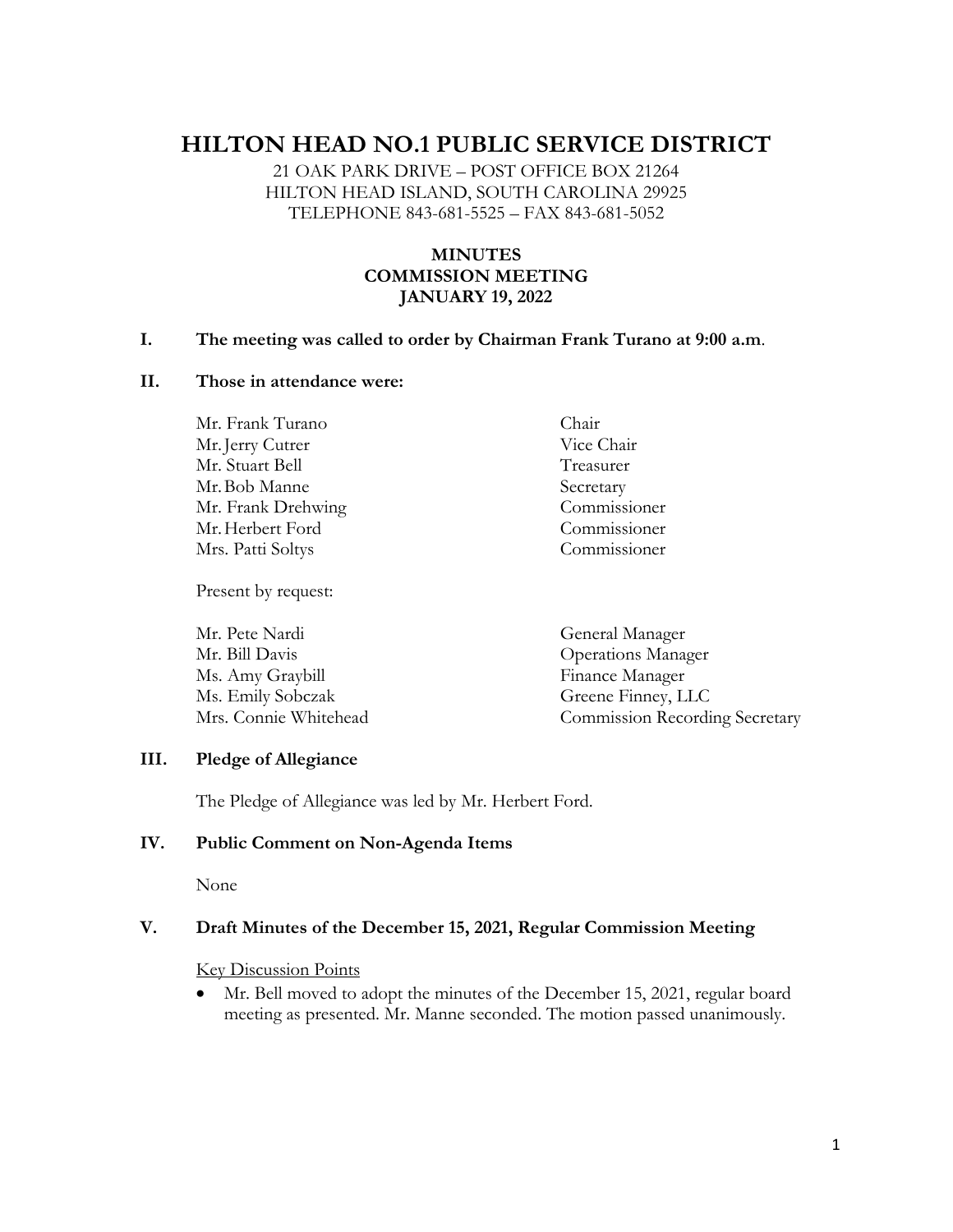# **VI. Audit Engagement Letter**

#### Key Discussion Points

- Ms. Graybill presented the audit engagement letter.
- The proposal is for three years with the option of up to two additional years.
- Ms. Emily Sobczak of Greene Finney was present by Zoom to answer questions.
- Staff recommends executing the letter to engage Greene Finney to complete the annual financial audit for fiscal year ending June 30, 2022.

# Action

• Mr. Bell moved to adopt the audit engagement letter. Mr. Manne seconded. The motion passed unanimously.

# **VII. Second Quarter Management Report**

# Key Discussion Points

• Mr. Nardi presented the FY'22 Second Quarter Annual Major Objectives, Key Measurements, and Accomplishments Report. Copies are included in the agenda packet.

# **VIII. General Manager's Monthly Report**

# **A. General Manager's Report**

# Key Discussion Points

- Mr. Nardi presented the January General Manager's Report. A copy of which is included in the agenda packet.
- Mr. Ford asked if, with the upcoming changes to the PSD voting districts, there would be an opportunity for input from the public. Mr. Nardi stated that legal counsel is currently reviewing the PSD's questions regarding the redistricting process.

# **IX. New Business**

# **A. PSD Alerts**

# Key Discussion Points

• Mrs. Soltys is signed up to receive alerts from the PSD through our water usage portal and gave a testimonial about her positive experience. Due to an alert, she was able to resolve a problem with her irrigation system prior to traveling on an extended trip.